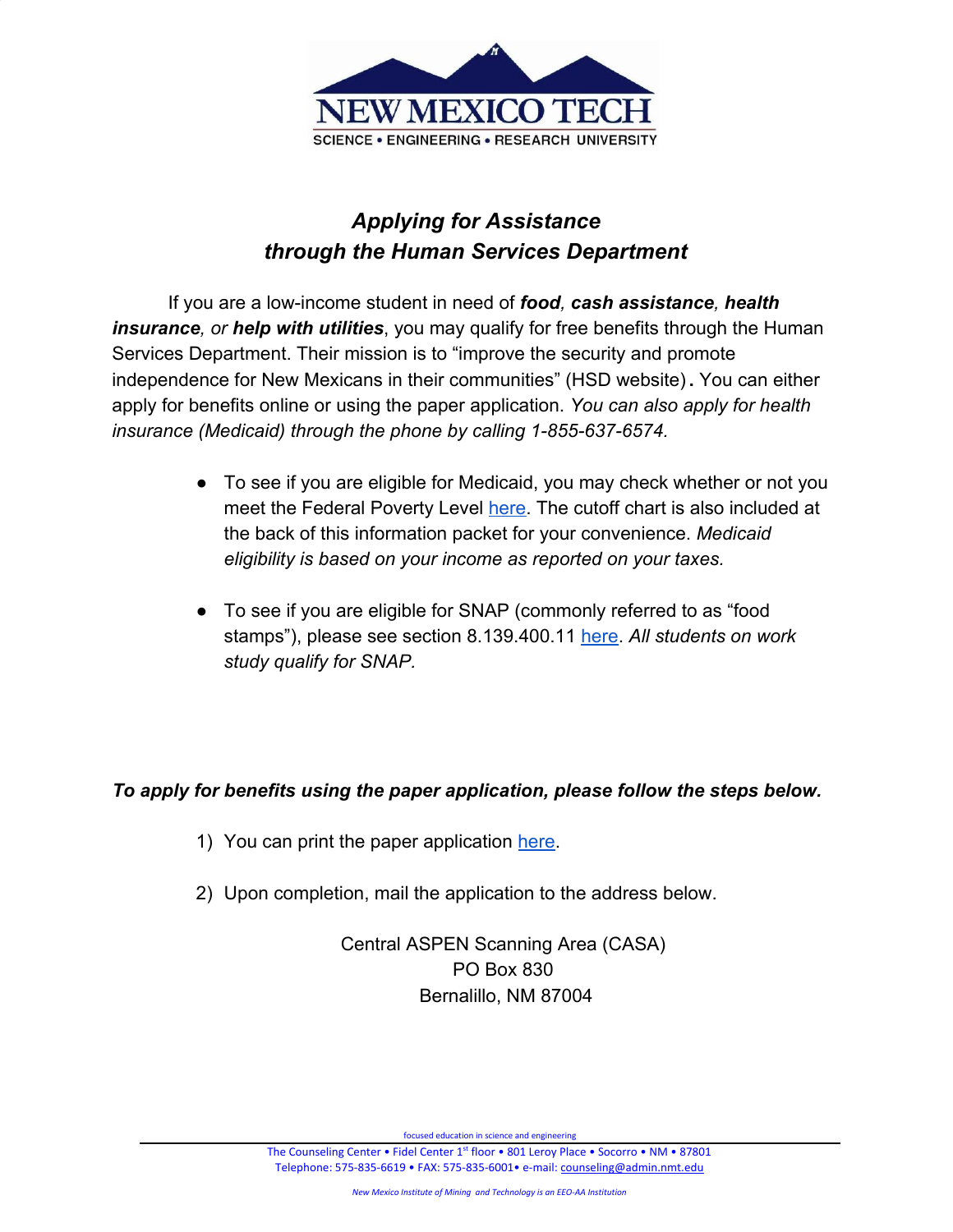

## *To apply for benefits online, please follow the steps below.*

Create your Yes New Mexico! account

Step 1) Please search "Yes NM" with your preferred search engine.

Step 2) Click on the Yes NM Portal.

Step 3) Click on "Create an Account".

Step 4) Enter your name and date of birth on the "Your Account Details" page.

Step 5) Create a username and password on the "Account Information" page.

Step 6) Select two security questions and their answers.

Congratulations! You have successfully created your YesNM account! You are now ready to apply for benefits. The process can take up to an hour, so please allow enough time.

#### Apply for benefits

Step 1) Sign in to the YesNM Portal.

Step 2) Click on "Apply for Benefits"

Step 3) Read the "Before You Get Started On Your Application, There Are A Few Things You Should Know" section and click "Next". Step 4) Read the "Nondiscrimination Statement" and click "Next".

Step 5) Next you will see a list of all things you need to fill out the application. Read through this list. As mentioned on this page, collecting this information beforehand will make filling out the application easier.

focused education in science and engineering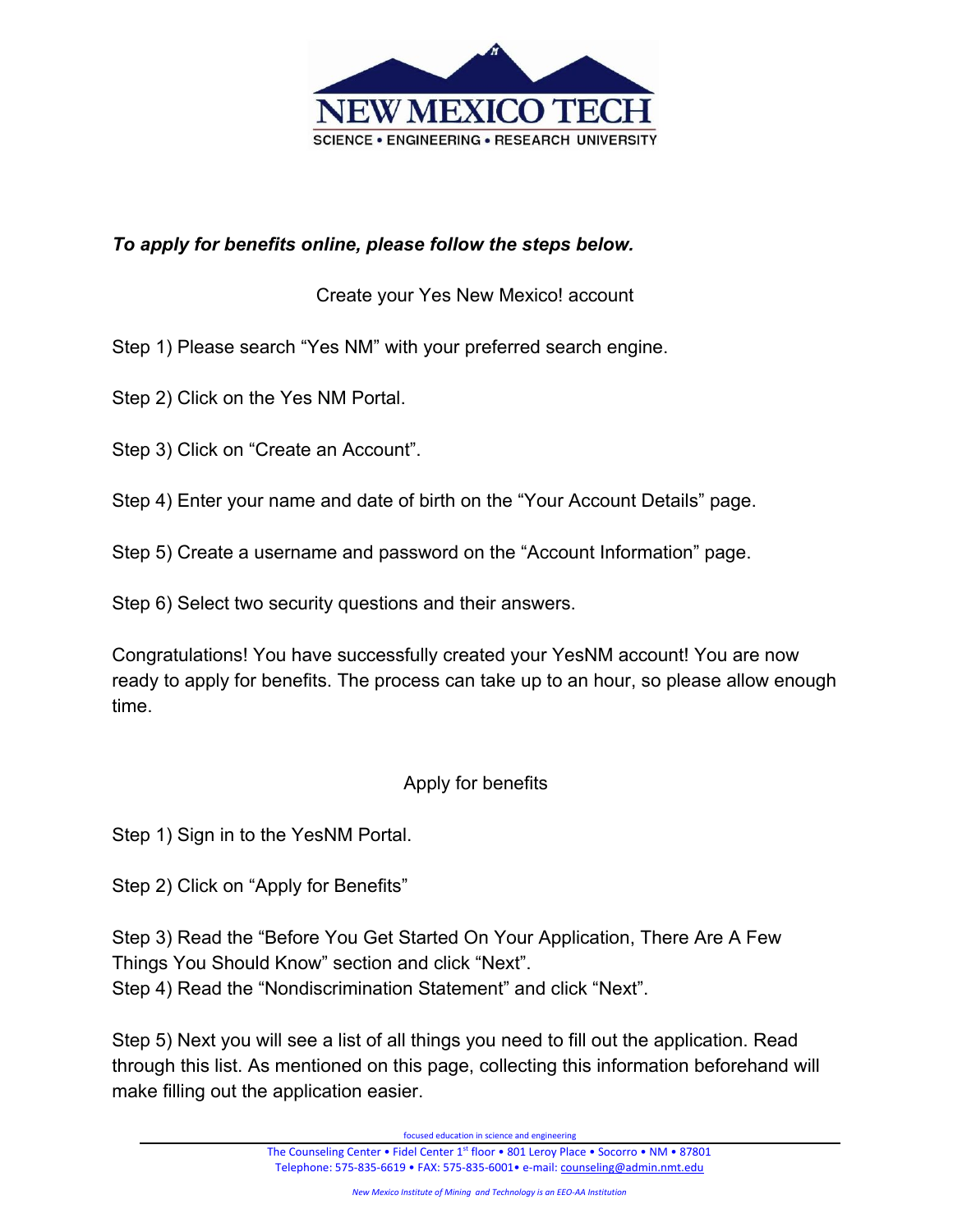

Step 6) Proceed to fill out the application. If you need help, please call the Counseling Center at 575-835-6619, Monday - Friday from 8:00 a.m to 4:00 p.m or the Human Services Department at 800-283-4465.

## **Important Things to Remember (Please Read)**

- *\*Please note that while the "Managed Care Organization Selection" page is optional, the Counseling Center has put together some information for you to help you do so if you so choose.*
- *● The application process can take up to 45 days.*
- *● Medicaid is retroactive for up to 3 months, so if you have any unpaid medical expenses that would normally be eligible for Medicaid coverage in the 3 months prior to your application date, those will be covered by Medicaid if you are approved.*

## **More Information about Insurance (Medicaid)**

In the state of New Mexico, state-funded health insurance (called Medicaid or Centennial Care) is offered by 3 of what are called Managed Care Organizations (MCOs). Much like insurance companies, all 3 MCOs offer basic health insurance coverage for things such as visits with your primary care physician, dental, vision, medical transportation services, pharmacy benefits, and others. Full coverage details can be found on the website of each MCO, and all 3 of them are listed below.

On top of the basic coverage, each MCO has what are called Value Added Services. These are unique benefits/services that they offer that make them stand out from the other MCOs. When choosing what is right for you, it can be helpful to review the Value Added Services that each MCO offers. Links to what each one offers can be found below.

focused education in science and engineering

The Counseling Center • Fidel Center 1<sup>st</sup> floor • 801 Leroy Place • Socorro • NM • 87801 Telephone: 575-835-6619 • FAX: 575-835-6001• e-mail: [counseling@admin.nmt.edu](mailto:counseling@admin.nmt.edu)